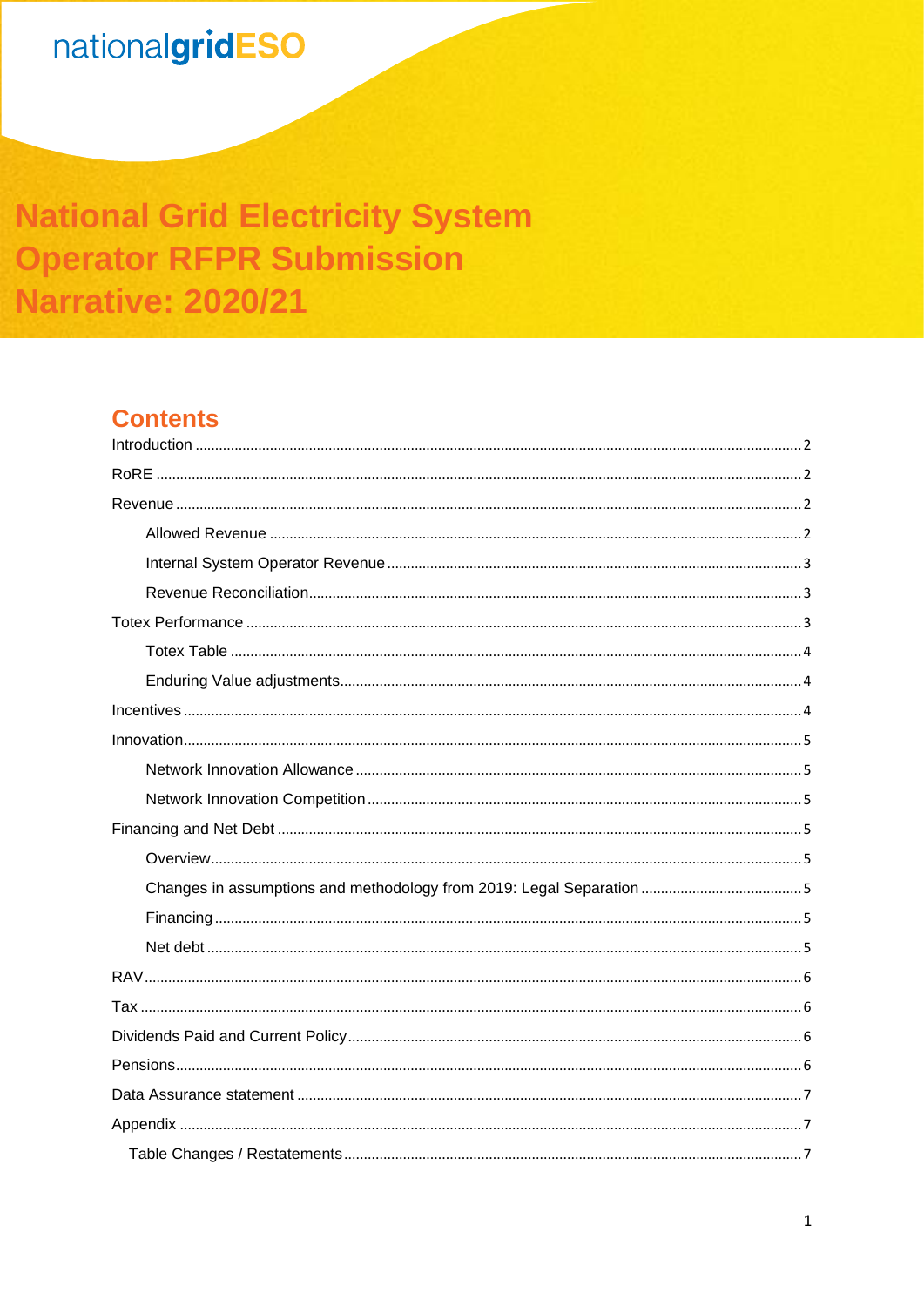## <span id="page-1-0"></span>**Introduction**

This narrative supports the submission of the Regulatory Financial Performance Reporting (RFPR) pack for National Grid Electricity System Operator (NGESO) for the regulatory reporting year 2020/21.

As per the RFPR Regulatory Instructions and Guidance (RIGs)<sup>1</sup>, the RORE tab is not required for completion.

This submission includes:

- R3 Reconciliation to Totex
- R4 Totex
- R6 Innovation
- R7 & R7a Financing
- R8 & R8a Net Debt
- R9 RAV
- R10 Tax
- R11 Dividends
- R12 Pensions

In line with the RIGs, the RFPR pack and narrative will be resubmitted at a later date but within 2 weeks of the ESORI incentive direction from Ofgem, at which point the pack will include the R2 Revenue and R5 Incentives tabs and associated narrative.

## <span id="page-1-1"></span>RoRE

#### **Overview**

The Return on Regulatory Equity (RoRE) figure is a key measure by which Ofgem compare operational and financing performance across asset-based Network Operators. The methodology is not a useful comparator for assessing the performance of System Operators as they are service based, not asset based, organisations. Ofgem has agreed that the RoRE for System Operators does not need to be completed.

## <span id="page-1-2"></span>Revenue

(2020/21 Price base)

NGESO has two streams of Revenue, BSUoS (Balancing Services Use of System) and TNUoS (Transmission Network Use of System) which is largely pass through.

#### <span id="page-1-3"></span>Allowed Revenue

The Allowed Revenue table only includes internal BSUoS revenue as the RFPR tables are not set up to include external BSUoS revenue or TNUoS. Network Innovation Allowances are collected through TNUoS, but flow through to the R2 Allowed Revenue table hence there is an adjustment included on line 23 to remove it from Network Allowed Revenue.

<sup>1</sup> [https://www.ofgem.gov.uk/system/files/docs/2019/04/rfpr\\_guidance-decision\\_2.pdf](https://www.ofgem.gov.uk/system/files/docs/2019/04/rfpr_guidance-decision_2.pdf)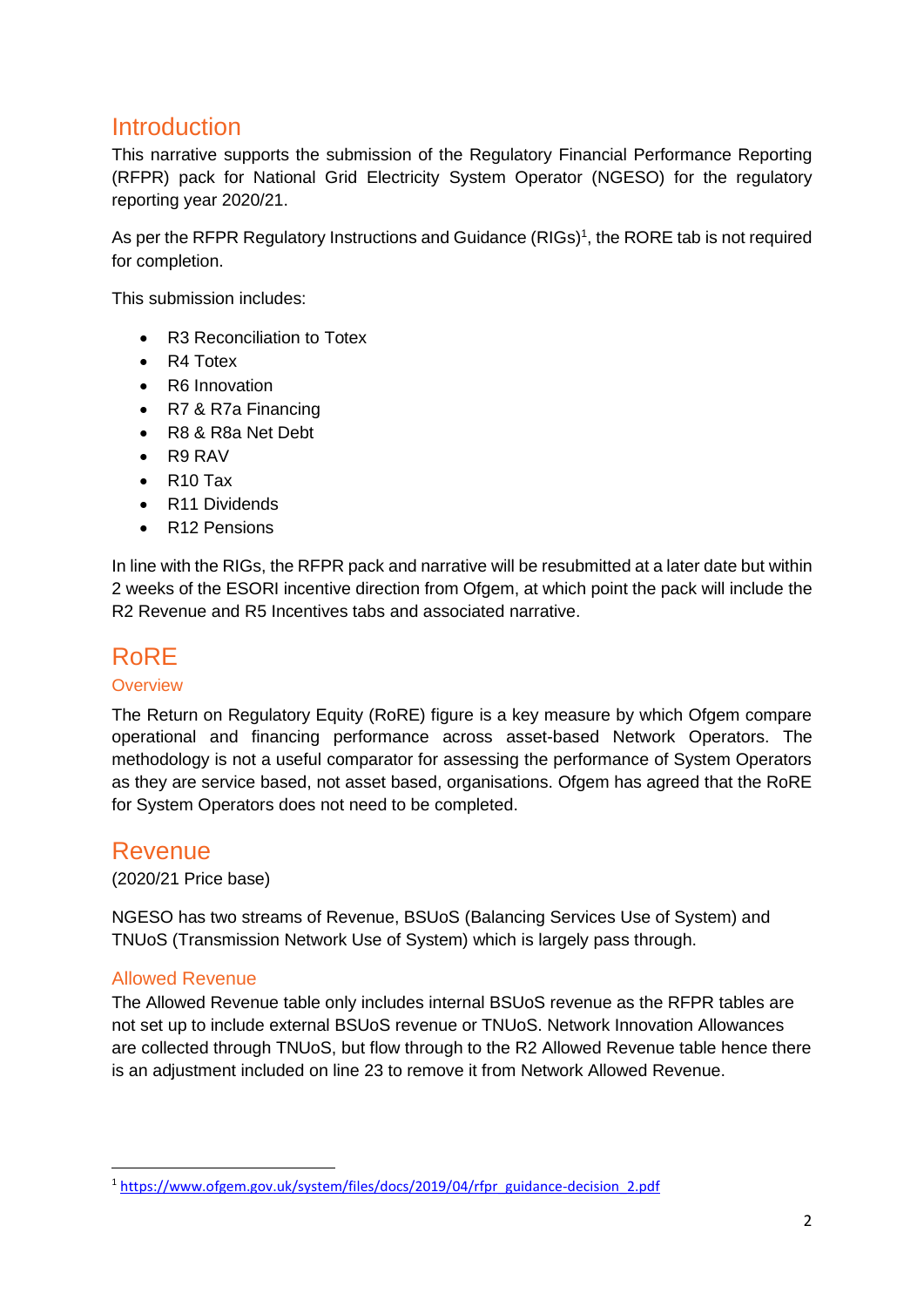#### <span id="page-2-0"></span>Internal System Operator Revenue

2020/21 Maximum SO Internal Revenue is £222.7m and is made up of £126.2m base revenue allowances, £36.3m MOD, £(0.1)m true up between forecast and actual RPI and £(1.4)m EMR incentive.

#### <span id="page-2-1"></span>Revenue Reconciliation

The reconciliation to Statutory Accounts is based on our underlying accounting records, which report revenues separately between reported operating segments.

The change in accounting standards to IFRS 15 *Revenue from Contracts with Customers* was implemented in 2018/19 and reduces statutory revenue for agency income in 2018/19, 2019/20 and 2020/21. This creates an additional reconciling item between statutory and collected revenue.

Prior to the legal separation of ESO at the start of 2019/20 financial year, NGET's statutory accounts included revenues associated with ESO, therefore historic values included within this R2 Revenue Reconciliation are based on NGET's statutory accounts. 2019/20 and 2020/21 figures are based on NGESO's standalone accounts, hence the difference in values.

## <span id="page-2-2"></span>Totex Performance

(2020/21 Price Base)

NGESO's overall total expenditure as per the cost and outputs RRP for the RIIO1 period is £1,501.6m against forecast allowances of £1,449.2m. This spend is £10.5m lower than reported in the prior year.

NGESO spent £122.7m on opex in 2020/21, which is £8.8m lower than in 2019/20. The primary driver of the reduction in year on year cost is due to £10.0m decrease in restructuring costs as the multi-year efficiency programme is nearing completion. Other cost reductions are due to less RIIO2 activity and a reduction in travel, training and utilities costs following Covid-19 restrictions. These were partially offset by increased activity in developing NGESO's role in early competition and offshore co-ordination as well as a further reduction in income from Cadent as they fully transition to their own IT provision.

Reported Uncertainty Mechanism (UM) costs of £7.1m are significantly higher than in prior years. This is due to an adjustment of £4.1m to align NGESO's regulatory reporting to the final Enhanced Security Re-opener cost report, where they performed a deep dive on ongoing support costs for security specifically relating to the Re-opener to ensure that all relevant costs had been correctly classified. The £4.1m adjustment has the effect of reporting prior years support costs previously classified as IT to the security UM in 2020/21, with an offsetting decrease in 2020/21 IT costs. This has no impact on the overall 2020/21 IT costs (IT costs plus UM costs), which are fully reconciled to our underlying systems.

In 2020/21 NGESO invested £88.4m in their capex programmes, decreasing marginally by £0.2m from 2019/20. Total investment is £1.9m more than previously forecast.

NGESO continued to invest in, and maintain, critical IT infrastructure for Great Britain's electricity system, and to innovate in order to anticipate and respond to new demands in technology in de-carbonisation, de-centralisation and digitalisation to drive significant change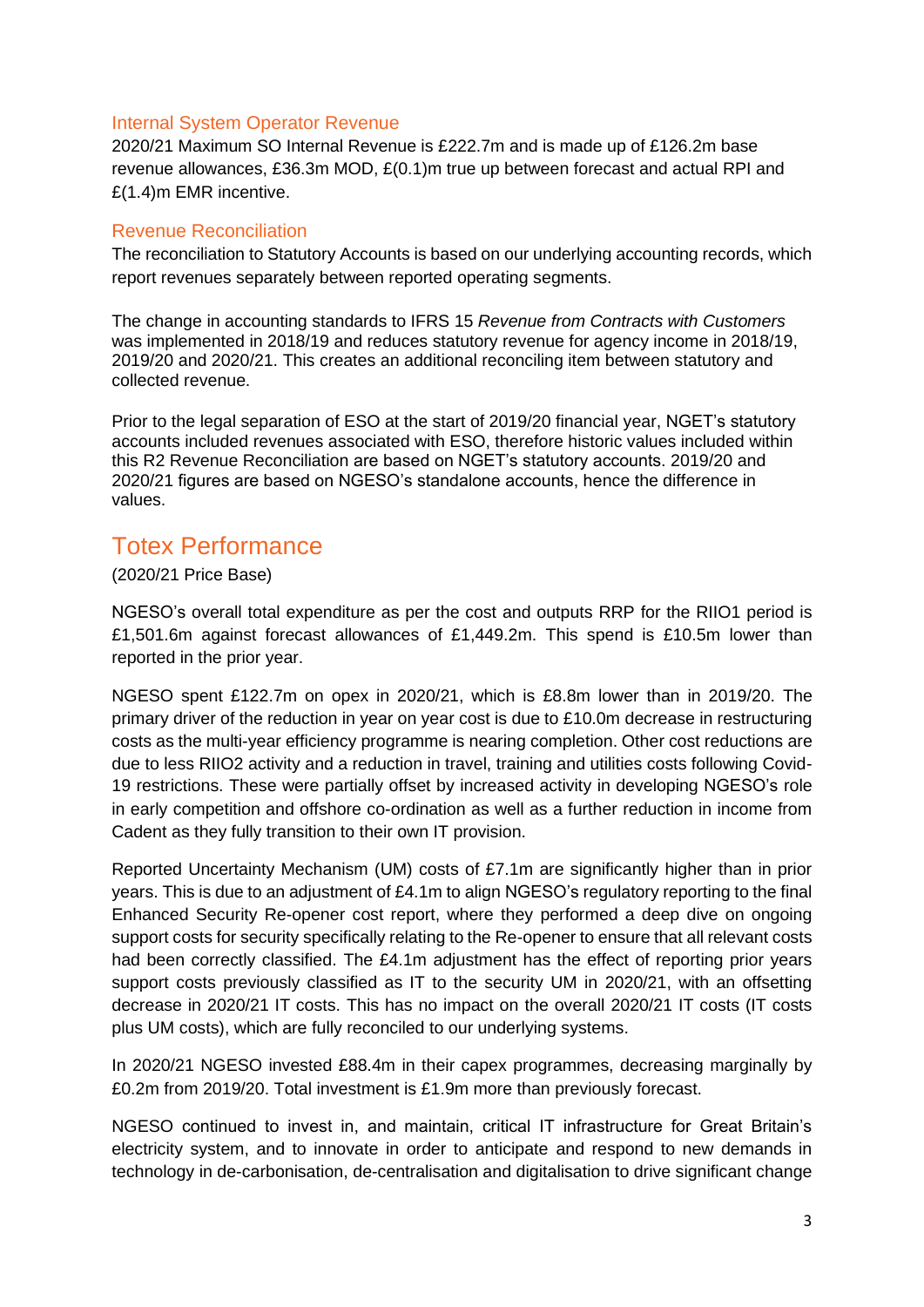across the energy sector. NGESO have also invested in technology to help support the business to meet its needs during Covid-19.

CNI Data Centres spend continued through 2020/21 and all RIIO1 deliverables were completed by the end of the year. Other key expenditure has been in European Future Energy Regulations, Platform for Ancillary Services (PAS) and Shared Services Systems.

### <span id="page-3-0"></span>Totex Table

The R4 table begins with Totex forecasts per the Cost & Outputs RRP in row 12 (*Latest Totex actuals/forecast*) and Allowances per the latest PCFM (Legacy MOD1 PCFM agreed in November 2020) in row 13 (*Totex allowance including allowed adjustments and uncertainty mechanisms*) This includes;

- Re-opener allowances set as per the May 2018 reopener decisions.
- NGET (SO) legal separation allowances are set as per the August 2018 decision.

#### <span id="page-3-1"></span>Enduring Value adjustments

The overarching principle of enduring value adjustments is to recognise performance that relates to the RIIO1 period. The below references are aligned to those in the R4 Totex tab.

- a) Allowances in RRP: Allowances included in the RRP which are not already in the PCFM total to 2.2m (2009/10 prices). These allowances relate to
	- funding requested relating to CATO (£2.1m in 2020/21 prices, £1.52m in 2009/10);
	- Offshoring Activities (£0.8m in 2020/21 prices, £0.6m in 2009/10) and;
	- CMP345 (£0.2m in 2020/21 prices, £0.1m in 2009/10).
- b) Allowance Rephasing Adjustment: NGESO rephases allowances compared to those in the PCFM. This better matches allowances to the level of incurred or forecasted expenditure, providing a more accurate view of in-year performance. NGESO have presented the impact of the re-phasing allowances as a single line on the R4 Totex tab. This is appropriate as re-phasing does not affect the overall level of allowances recognised over the RIIO1 period.

## <span id="page-3-2"></span>**Incentives**

Throughout T1, NGESO has had four incentives which are reflected within the R5 Output incentives tab;

- a) Electricity Market Reform incentive revenue
- b) Balancing Services Incentive Scheme No longer in place
- c) Renewable wind forecasting incentive No longer in place
- d) ESO Incentive (2018/19 onwards)
- a) Electricity Market Reform Incentive: The 2014/15 to 2020/21 Electricity Market Reform incentive is based on actual incentive earnt within the period. Further break down of this incentive can be found in the Revenue RRP narrative.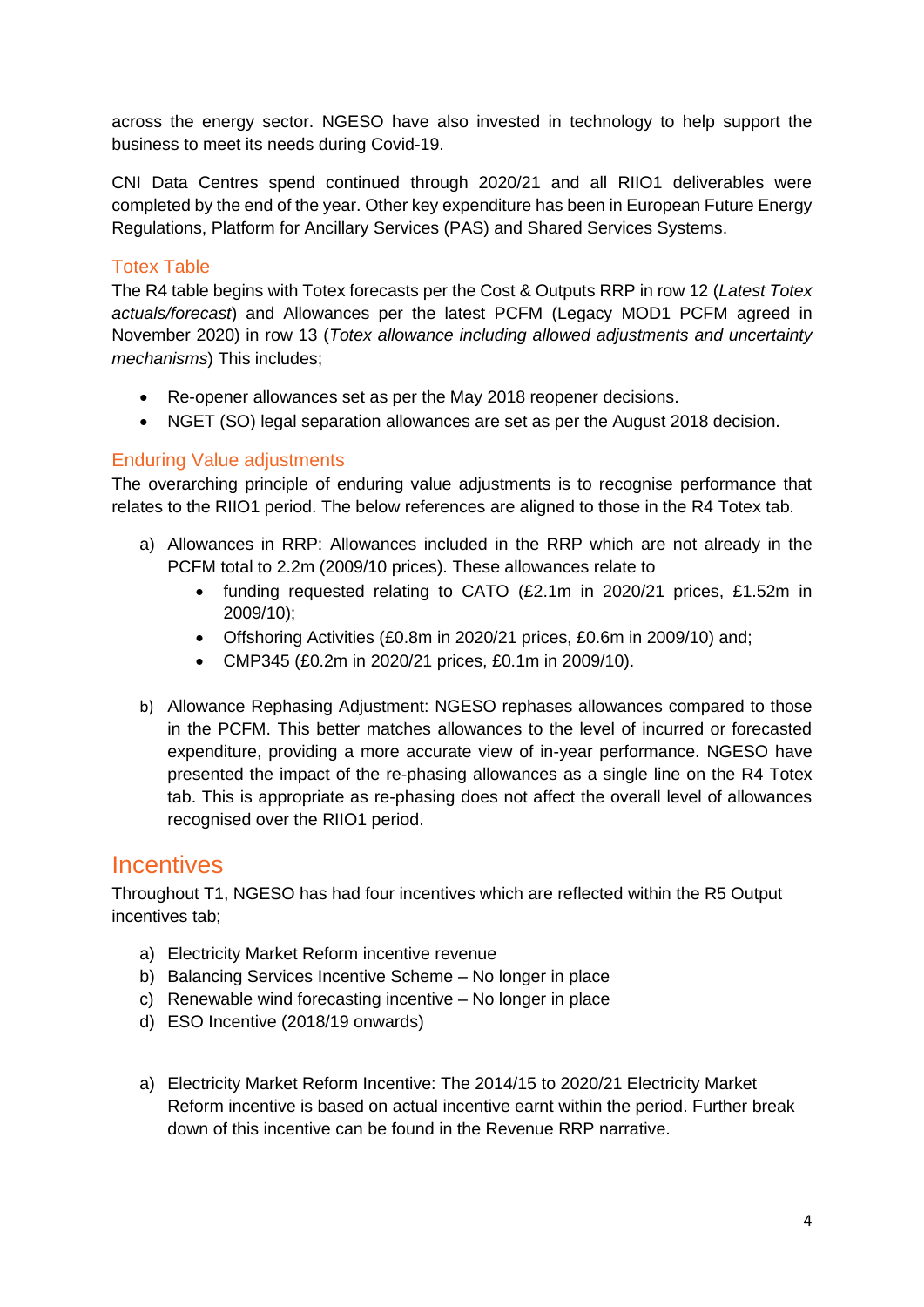d) ESO Financial Incentive (2018/19 onwards): This incentive replaced the previous Balancing Services Incentive Scheme (BSIS). The 2020/21 incentive value is reflective of the £5m awarded by Ofgem following direction on the 30<sup>th</sup> July 2021.

## <span id="page-4-0"></span>Innovation

(2020/21 Price base)

### <span id="page-4-1"></span>Network Innovation Allowance

Eligible NIA Expenditure is the net costs per 2020/21 C&O RRP. This includes internal expenditure but excludes Bid Preparation Costs for the Network Innovation Competition Fund. In line with NIA Governance, Eligible NIA Expenditure is reported net of external funding. NIA annual summaries are published on the National Grid Electricity System Operator website<sup>2</sup>.

In 2020/21 the NGESO spent £2.6m of its £3.3m allowable NIA expenditure, 90% of which is funded through the allowance. 25 eligible NIA projects aligned to our new 2021 Innovation Strategy were progressed in the year. In the course of the year, NGESO received £0.3m in 3<sup>rd</sup> party income / contributions for the RecorDER and 4D heat projects.

### <span id="page-4-2"></span>Network Innovation Competition

In 2020/21 the Electricity System Operator spent £4.7m NIC expenditure. 4 eligible NIC projects were progressed in the year, two of these NGESO led TDI 2.0 (known as Power Potential) and Blackstart from DER (known as Distributed Restart) NIC projects. NGESO provided input into and receives NIC funding for two other projects, Phoenix that is led by Scottish Power Energy Networks and EFFS that is led by Western Power Distribution.

## <span id="page-4-3"></span>Financing and Net Debt

#### <span id="page-4-4"></span>**Overview**

As agreed with Ofgem, for the purposes of completing the RFPR, regulatory net debt for NGESO relates to the BSUoS part of the NGESO business only, therefore the Financing and Debt tables have been completed on this basis. There are a number of lines within the tables which remove items relating to TNUoS.

#### <span id="page-4-5"></span>Changes in assumptions and methodology from 2019: Legal Separation

NGESO was legally separated from NGET (TO) on 1<sup>st</sup> April 2019. From 2019/20 onwards, the debt and financing costs relating to NGESO are no longer shown as an allocation within NGET (TO) tables, these are now in the NGESO tables. For ease and to provide a consistent view across RIIO1, the historic allocation to NGESO from NGET, has also been populated.

<span id="page-4-6"></span>Financing (2009/10 Price base)

Assumed regulatory finance cost at actual gearing for RIIO1 is £4.1m, and £5.7m at notional gearing. This compares to allowances for the same period of £12.2m.

<span id="page-4-7"></span>Net debt (2020/21 Price base)

<sup>2</sup> <https://www.nationalgrideso.com/innovation/projects/network-innovation-allowance-nia>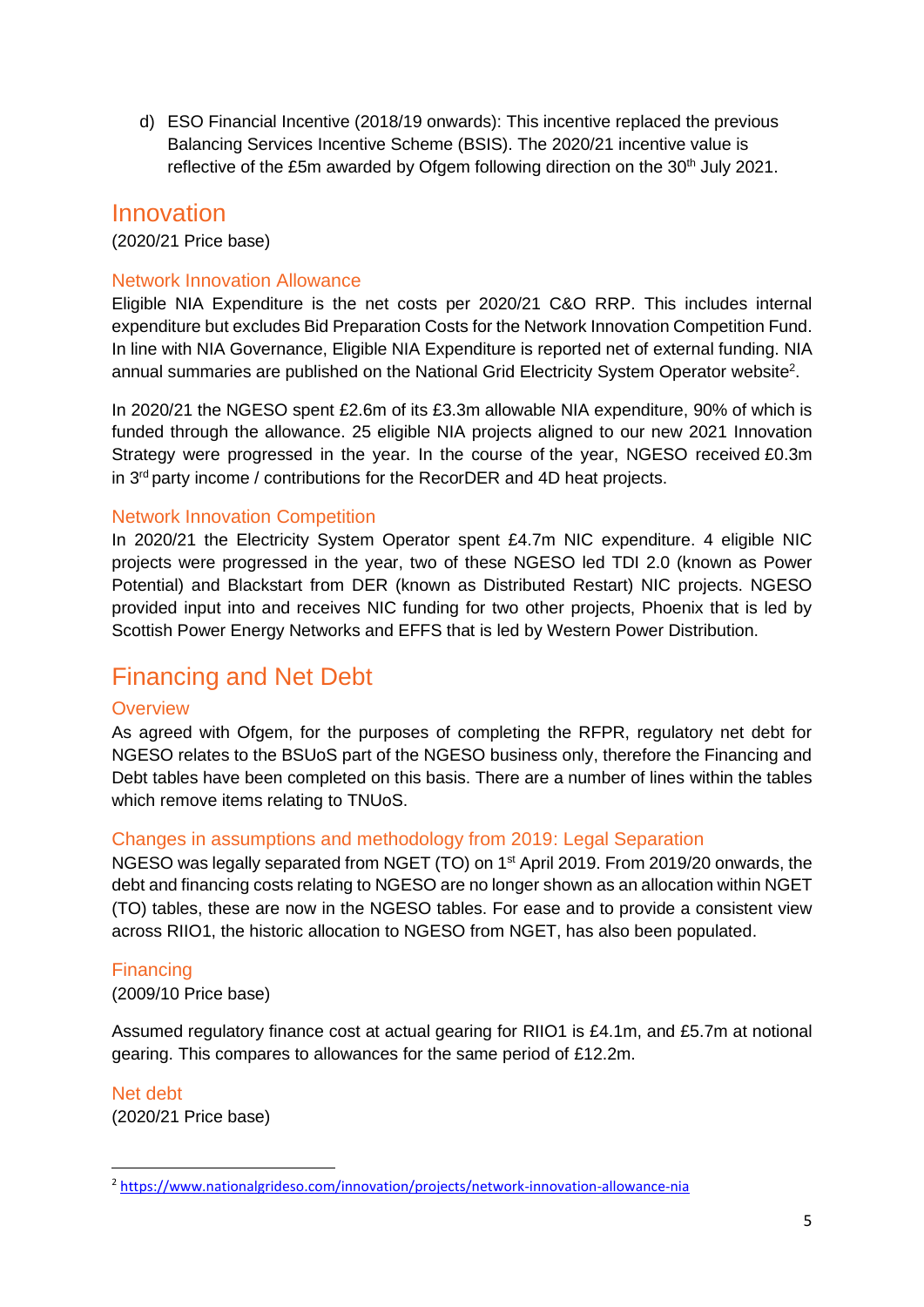RIIO1 regulatory net debt is £91.3m. Actual gearing in 2020/21 is 33.1% compared to notional gearing of 60%.

The 'Loans from other group companies' of £120.6m in 2020/21 relates to the term loan from National Grid plc to enable Legal separation. Loans to other group companies are £185.9m, most of this relates to TNUoS cash and is therefore removed from the regulatory defined Net debt.

## <span id="page-5-0"></span>RAV

(2009/10 Price base)

The RAV table utilises the 2020 Legacy MOD1 PCFM agreed with Ofgem in November 2020 to calculate the adjusted RAV balances. The Opening RAV, Transfer, RAV for net additions (after disposals) and Depreciation lines are based upon the 2020 Legacy MOD1 PCFM updated with Totex per the Cost & Outputs RRP submission.

To calculate the impact of Enduring Value adjustments and updates to Totex and Allowances, the above PCFM is updated to include; Totex actuals and forecasts per the Cost & Outputs RRP, forecast allowances per Cost & Outputs RRP and Enduring Value adjustments. The enduring value adjustments are explained in the Totex Performance section above.

The closing RAV in 2021 has decreased from £164.5m in the 2020 submission, to £163.3m in the current year submission. The primary reason for the change is the decrease in actual RIIO1 Totex compared to RIIO1 totex forecast in 2020 within the C&O RRP.

## <span id="page-5-1"></span>Tax

(2009/10 Price base)

Forecast tax allowance for 2020/21 is £4.1m and forecast tax performance is £0.1m at actual gearing and -£0.1m at the notional gearing level.

The forecast tax allowance is derived from the PCFM post enduring value adjustments.

# <span id="page-5-2"></span>Dividends Paid and Current Policy

There is no dividend disclosed for NGESO for the period through to 2020/21. Prior to legal separation and separate reporting from 2019/20, dividends were declared and paid by NGET plc. Following the separation of NGESO from Electricity Transmission the NGESO Board will submit separate accounts and set any future dividends.

# <span id="page-5-3"></span>Pensions

(2009/10 Price base)

Pension deficit payments were broadly in line with the prior years. The pension scheme valuation is performed tri-annually, the valuation presented in the 2020/21 RFPR is therefore an update to the valuation presented for 2019/20. The next scheme valuation is due during 2023/24.